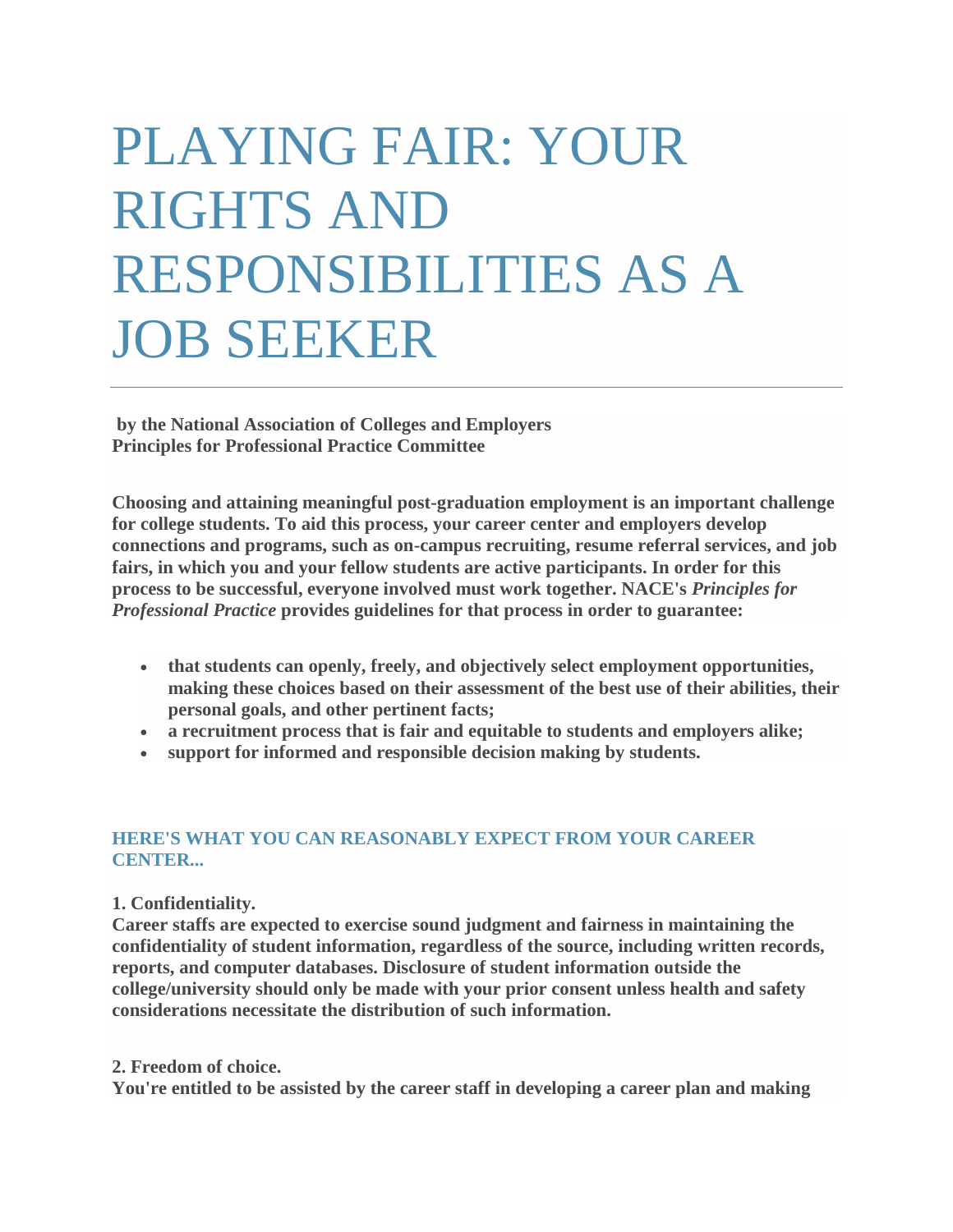**career decisions without having staff members' biases or personal values imposed upon you.**

**3. Access to all services and events.**

**Career centers may charge students for registering or taking part in certain services or events. Such fees should be sufficiently nominal so as not to hinder you from participating.** 

**4. Access to career information.**

**All students, regardless of personal or educational background, should be provided by career staffs with equal and full access to information on career opportunities and types of employing organizations. Career staffs are also expected to inform you how and where to obtain information which may influence your decisions about an employing organization.** 

#### **5. Testing information.**

**Career staffs should inform you of the availability of testing, the purpose of the tests, and the disclosure policies regarding test results.** 

## **...AND FROM EMPLOYERS**

#### **1. Confidentiality.**

**Employers are expected to maintain the confidentiality of student information, regardless of the source, including personal knowledge, written records/reports, and computer databases. An employer shouldn't disclose information about you to another organization without your prior written consent, unless necessitated by health and/or safety considerations.** 

#### **2. Accurate information.**

**Employers are expected to provide accurate information about their organizations and employment opportunities. This includes, but is not limited to, positions available, responsibilities, career advancement opportunities, and benefits.** 

#### **3. Freedom from undue pressure.**

**Employers are expected to provide you with a reasonable amount of time to make a decision about accepting an employment offer. They are also expected to provide you with a reasonable process for making your decision. An unreasonable process, for example, is one in which the student is told that the offer is good for a set amount of time; unbeknownst to the student, the same offer has been made to others —and the student who accepts first gets the job. In addition, it is improper for employers to pressure you to revoke your acceptance of another job offer.**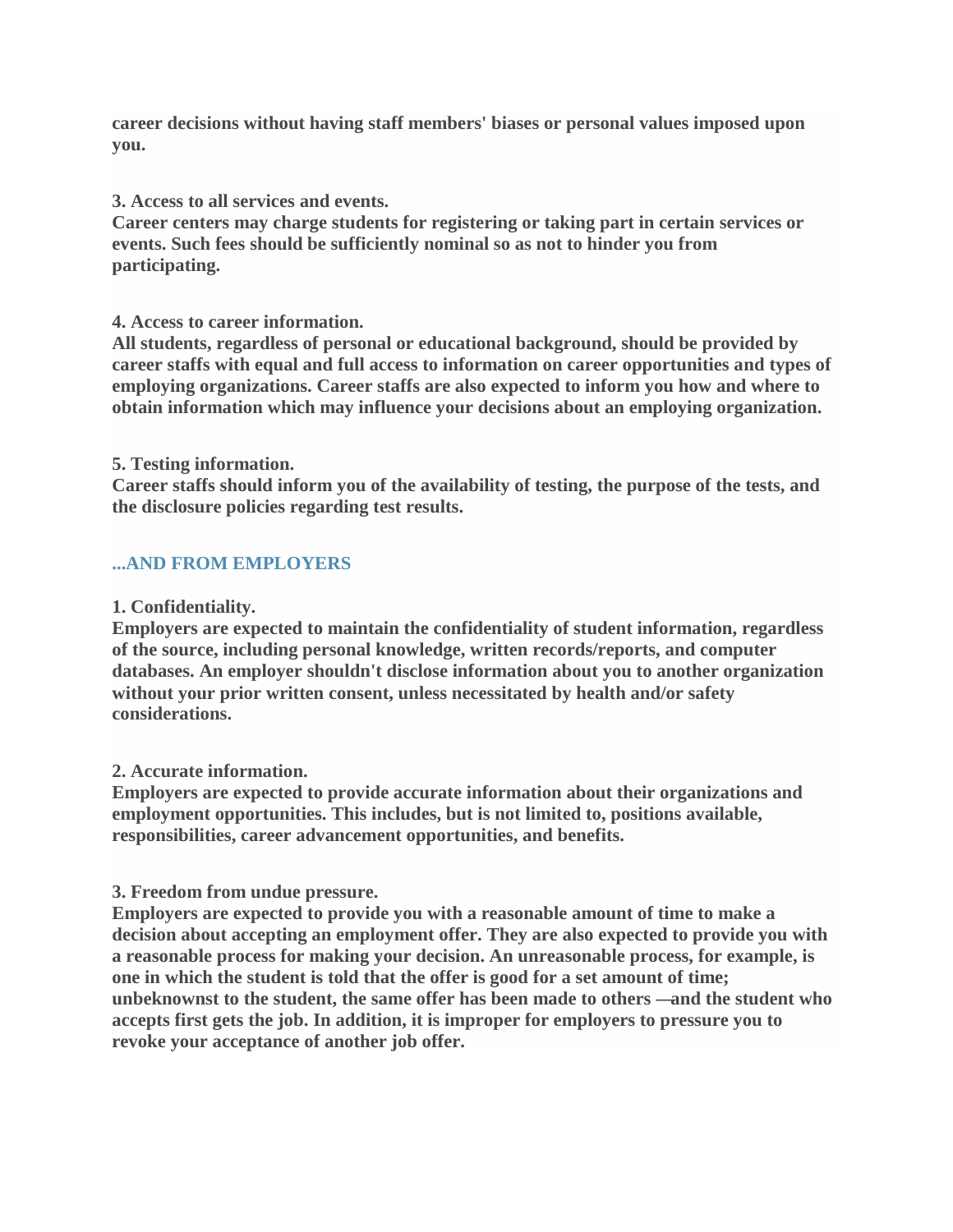**4. Timely communication.**

**Employers are expected to inform you of your status in the hiring process and communicate hiring decisions within the agreed-upon time frame.** 

## **5. Fair treatment.**

**If an employer is required by changing conditions to revoke a job offer that you've accepted, you're entitled to a fair and equitable course of action. That can include, but is not limited to, financial assistance and outplacement service.** 

## **6. Testing information.**

**Employers should inform you in advance of any testing, the purpose of the tests, and their policies regarding disclosure of test results.** 

## **7. Nondiscrimination.**

**Employers are expected to avoid discrimination in their recruitment activities and to follow equal employment opportunity and affirmative action principles.** 

# **WHAT'S YOUR PART IN THIS?**

**1. Provide accurate information about your academic work and records, including courses taken, grades, positions held, and duties performed.**

**You can, however, refuse to provide an employer with specific information about any job offers you may have received from other employers. You do not have to name the organizations that have made you offers, nor do you have to provide specific information about what salaries you've discussed with those organizations. Instead, you can give broad responses to such questions, naming types of employers——"I've interviewed with employers in the retail industry"——and offering salary ranges rather than specific dollar amounts—***"The salary offers I've received have been in the \$25,000 to \$30,000 range."* **Incidentally, it's in you best interest to research salaries and to let employers know that you have done so.** 

## **2. Be honest.**

**Conduct your job search with honesty and integrity. Do not lie or stretch the truth on your resume, applications, or during any part of the interview process.** 

# **3. Interview genuinely.**

**Interview only with employers you're sincerely interested in working for and whose eligibility requirements you meet. "Practice" interviewing is misleading to employers— wasting both their time and money—and prevents sincerely interested candidates from using those interview slots.**